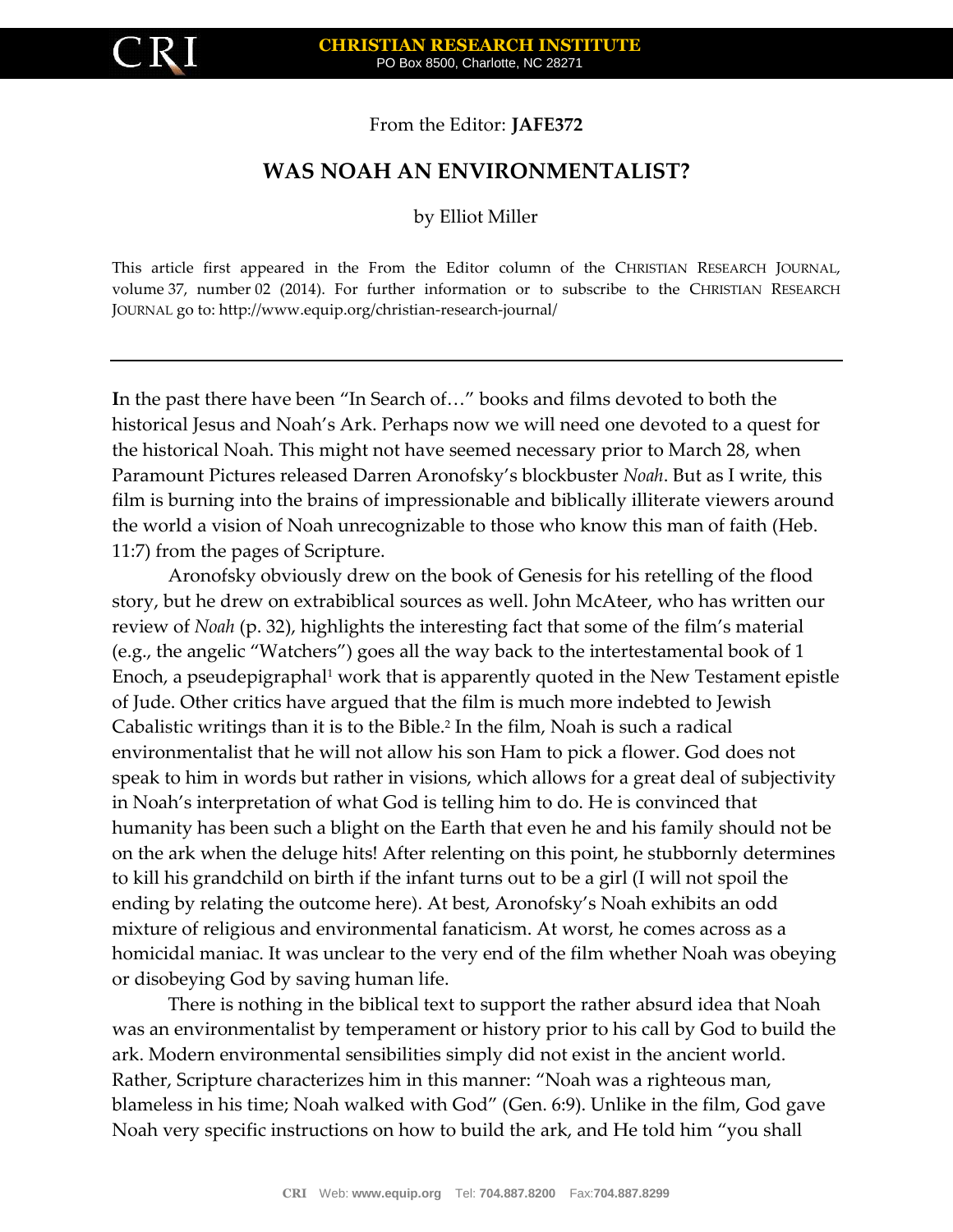enter the ark—you and your sons and your wife, and your sons' wives with you" (Gen. 6:18b). Noah built the ark out of obedience and out of a desire to save his family from the deluge he firmly believed would come (Heb. 11:7). Unlike in the film, where the giant Watchers help Noah to build the ark in relatively short order, it took him and his sons one hundred years to finish the project (Gen. 5:32; 7:6), no doubt inviting the ridicule of skeptical neighbors who disregarded this "preacher of righteousness" (2 Pet. 2:5) and continued with their lives as usual until the ark doors were shut and the flood waters swept them away (Matt. 24:37–39).

To say that Noah was not an environmentalist is not to say, however, that his story has no environmental applications. Indeed, I can think of no biblical narrative besides the creation narrative itself that has more to say to contemporary environmental issues, especially the animal rights debate (which is the focus of this issue's two featurelength Viewpoints, pp. 10–23).

Based on Genesis 1–2, we already know that the Gnostics (who believed the world is evil) and Hindu monists (who believe the world is an illusion) were and are dead wrong: the Most High God, not some fumbling inferior deity (as in Gnosticism), created the physical world. He assessed each phase of His creation as "good," and the creation as a whole He called "very good." Every animal species therefore has inherent value. It is not merely a means to an end (utilitarian value) but an end in itself (intrinsic value): something the Creator cares for, watches over, and delights in (e.g., Matt. 10:29– 31, cf. Luke 12:24), and something that reveals His glory and elicits worship (e.g., Ps. 19:1).

But now, with the flood story, we no longer need to draw inferences from the creation story alone to know that all of God's handiwork must certainly be preserved. He demonstrated the value and importance of each and every "kind" of animal (even those that slither, scurry, sting, and bite!) by going to great lengths to preserve them alive. The story of the ark provides ultimate validation and warrant for legislation such as the U.S. Endangered Species Act. If God cares about the preservation of all forms of life, then man, His regent over the animals (Gen. 1:28), should too.

To frame this issue as one of animal *rights* is problematic, since both rights and responsibilities belong to free moral agents: those who have been created in the image of God. The issue is rather one of *responsibility*. God has entrusted His creation to man and man is responsible to Him for what he does with it. If we value the animals because they are God's special creations (not merely the blind byproduct of a random evolutionary process), then we should be prepared to make sacrifices when necessary to preserve them.

Imagine if the management of an art museum insisted that they valued every work by Vincent Van Gogh in their collection, but refused to take adequate measures to protect them because they would decrease their short-term bottom line. They would hardly be worthy stewards of Van Gogh's creative works, and neither are we of God's when we refuse to adjust our plans to make room for them to thrive.

Certainly, environmental legislation needs to be crafted and applied in a sensible manner, and environmental values need to be held in balance with other values. But